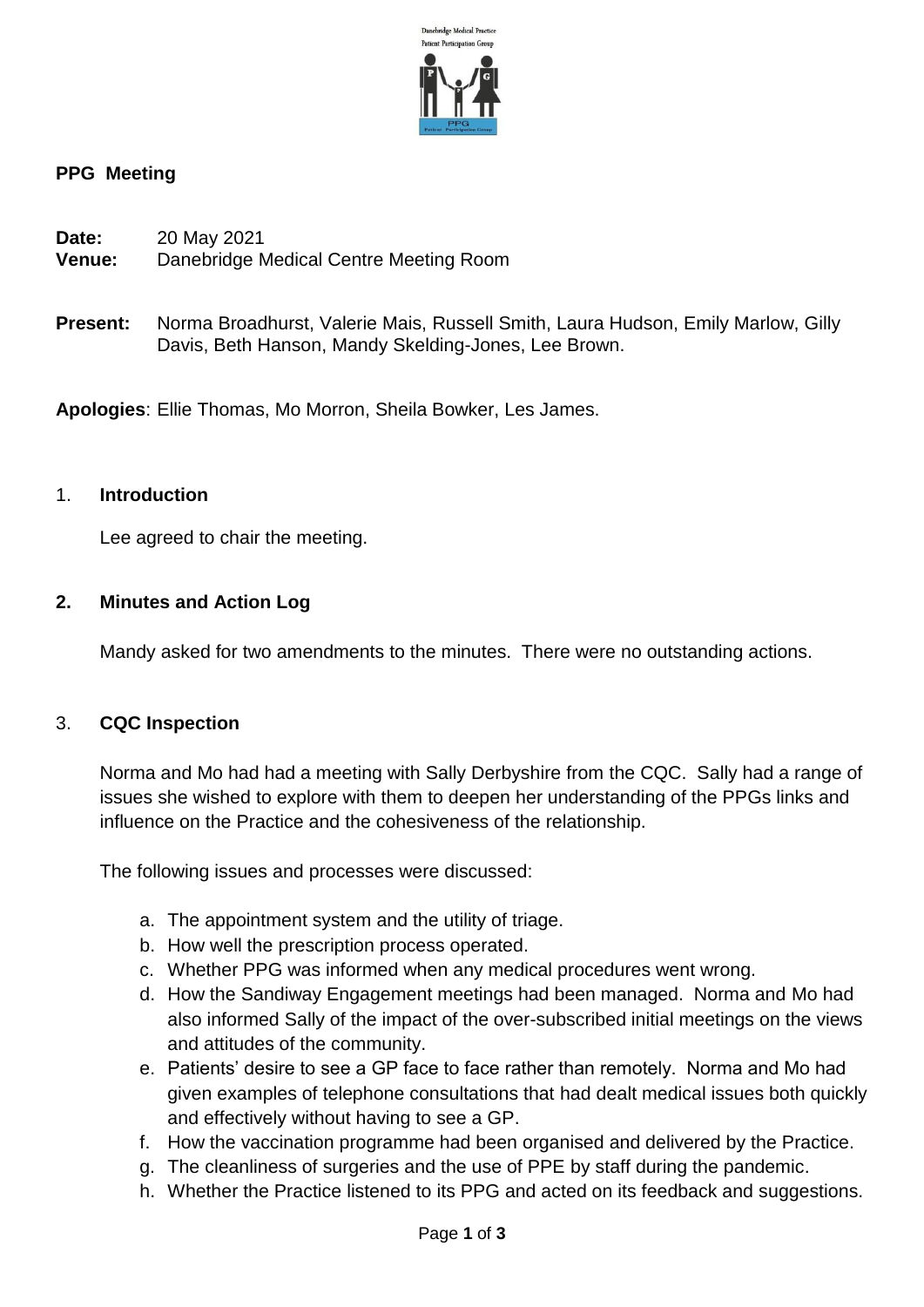Mandy had also met CQC Inspectors. It had been an intensive examination of the issues that had been identified at the last inspection. Further information and evidence had been requested by CQC on a number of matters.

CQC had provided initial feedback at the end of their visit. The Practice will get full feedback and the opportunity to check the analysis and challenge findings. This will be followed by a report with performance ratings for the Practice.

Russell asked if the CQC had visited all the Practice's sites. Mandy said Covid 19 restrictions meant only Danebridge had been visited.

### **4. Sandiway Engagement**

Mandy intends to start drafting a report for PCC week commencing 24 May. It will cover the areas raised at the 5 November 2020 meeting to review the case for closure. A report will go to the PCC's July meeting.

There was a discussion on whether other Practices had been approached to take on the contract for Sandiway. Mandy confirmed that local practices had been approached and only one had shown interest initially. It had withdrawn interest when contacted a second time. On the issue of whether funds could be accessed by the CCG to upgrade the site, Mandy advised that the likelihood of Sandiway being given a grant was minimal as some other Practices' surgeries were in worse condition across the CCG footprint.

### **5. Covid 19 Update**

Mandy will provide figures for take up. She told PPG that the 50–54 year olds were the cohort with the lowest update

ACTION:Mandy

### **6. Practice update**

- i. A Care Co-ordinator, funded by the Primary Care Network has been appointed. She is one of four for Northwich. They will act as a single patient focussed gateway for those who have multiple medical, social and other issues and need the support of a range of agencies. The aim is to provide these patients with a safe, effective and comprehensive gateway to the services they need to improve their health and well being.
- ii. A visiting team of two nurse practitioners and a paramedic has been set up to visit acutely unwell, housebound patients. This will enable a more personalised and intensive service to be provided.
- iii. There are vacancies for two Patient Service Coordinators.
- iv. A Business Support Apprentice has been recruited.
- v. The Clinical Pharmacy team has been reinforced with an additional member.
- vi. A GP has been appointed to cover maternity leave.